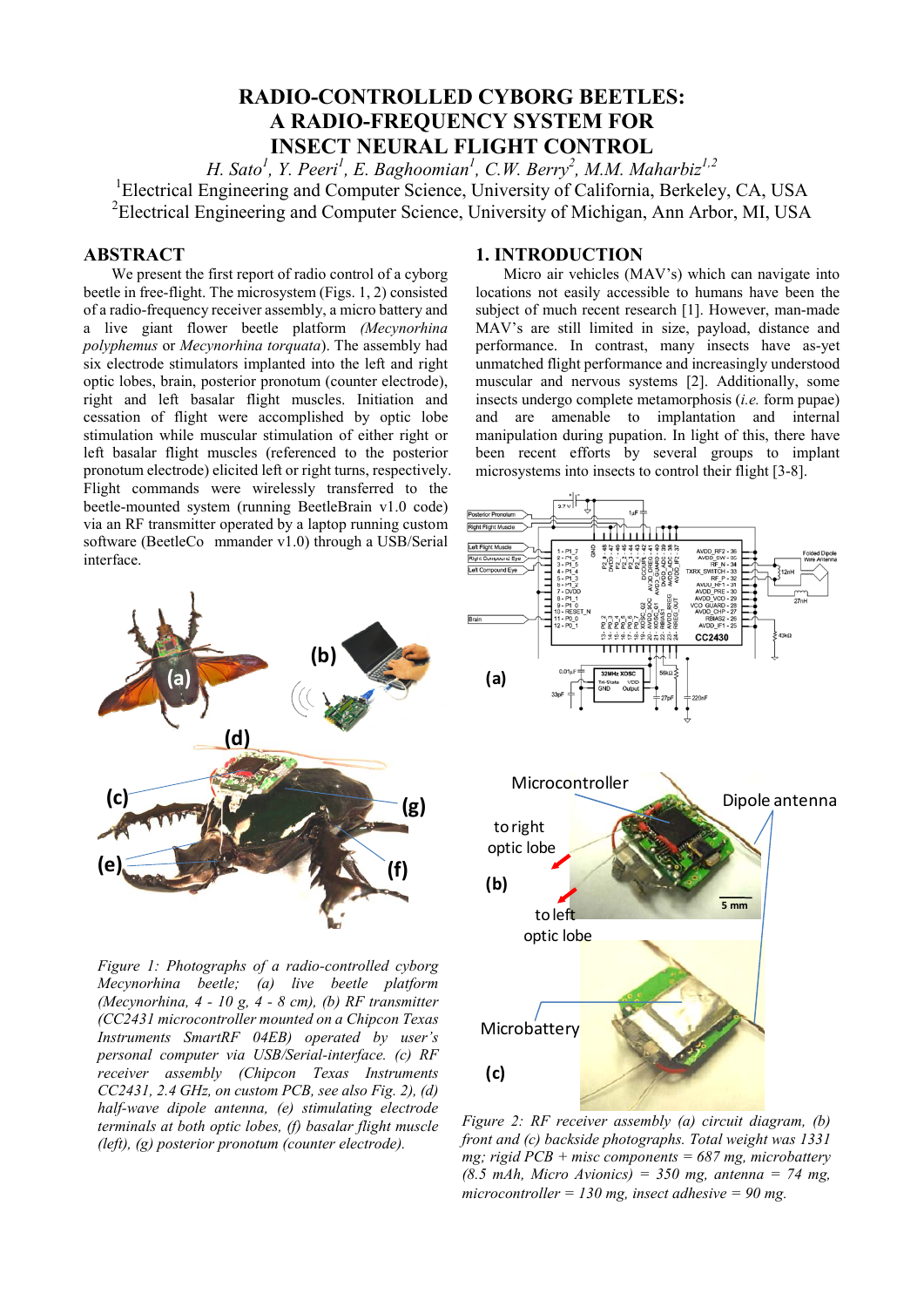If it were possible to remotely control the flight of insects, and receive information from on-board sensors, there would be many applications. In biology, the ability to control insect flight would be useful for studies of insect communication, mating behavior and flight energetics, and for studying the foraging behavior of insect predators such as birds, as has been done with terrestrial robots [9]. In engineering, electronically-controllable insects could be useful models for insect-mimicing M/NAV's [10-12]. Furthermore, tetherless, electrically-controllable insects themselves could be used as M/NAV's and serve as couriers to locations not easily accessible to humans or terrestrial robots.

We previously reported flight control of live beetles including initiation, cessation, elevation and turns using a conventional neural wire stimulators driven by a pre-programmed microcontroller, powered by a microbattery, mounted on the anterior pronotum [6, 7].

In this study, we extended this concept to include a microcontroller with an RF transceiver, an antenna and a slightly bigger microbattery. This allowed us to wirelessly remote control insect flight initiation, cessation and turning in free flight.

## **2. EXPERIMENTAL RESULTS**

#### **RF System**

The remote control system used two Chipcon Texas Instruments CC2431 microcontrollers (6 x 6 mm, 130 mg, 2.4 GHz); one acting as the beetle-mounted RF receiver and one as the computer-driven RF transmitter base station. Based on the circuit diagram shown in Fig.  $2(a)$ , we designed and manufactured custom PCB's (printed circuit boards, 16 x 13 mm, FR4 (rigid) version: 500 mg, polyimide (flexible) version: 70 mg) for the receiver. After programming, the microcontroller and the other components were assembled on the PCB as shown in Fig. 2(b). The microcontroller was powered by a rechargeable micro lithium-polymer-battery (Micro Avionics, 4 V, 8.5 mAh, 350 mg) which was attached on the backside of PCB with a piece of double adhesive tape as shown in Fig. 2(c) and electrically connected to the PCB when used.

We employed *Mecynorhina polyphemus or Mecynorhina torquata* beetle  $(4 - 10 \text{ g}, 4 - 8 \text{ cm})$  as the insect platform. The assembly was mounted on the beetle's posterior pronotum (Fig. 1) and glued with beeswax. The terminals of 6 output wires from the assembly were inserted into the left and right optic lobes, brain, posterior pronotum, left and right basalar flight muscles (Fig. 3).

Flight commands were generated by custom control software (BeetleCommander v1.0) running on a personal computer interfaced via a USB port with the transmitter (CC2431 microcontroller mounted on a Chipcon Texas Instruments SmartRF 04EB). BeetleCommander v1.0 allowed for in-flight control of stimulation parameters including frequency, number and duty cycle of control voltage pulses to stimulated sites. Signals were transmitted using the CC2431's built-in 2.4 GHz IEEE 802.15.4 compliant transmitter broadcasting on a single channel (1A, 2.480 GHz) using direct sequence spread spectrum RF modulation. The transmitter sent a command to the receiver every 1 ms for 300 ms when instructed to do so. The flight commands were mapped to appropriate voltage pulse trains at the beetle's neural stimulators by custom

signal generating software (BeetleBrain v1.0) running on the receiver. To adjust the applied potential to a value other than the 4 V supplied from the lithium-polymer battery, surface mount resistors were soldered in parallel as voltage dividers to each output pin.

The working range of the beetle-mounted wireless system was ~10 m indoors in a modern office environment; outside, the range is  $2 - 5x$  greater depending on line of sight and objects present. At full power, the receiver consumes ~77 mW. Cycling sleep and receive modes, consumption is 10.95 mW for operation. The optic lobe and basalar flight muscle stimulations consumed  $\sim$ 500  $\mu$ W and  $\sim$ 20  $\mu$ W, respectively as shown in Fig. 4.



*Figure 3: (a) front view of dissected beetle head showing the brain and optic lobe implant sites and relevant internal regions. (b) sagittal section of thorax showing the posterior pronotum implant (counter electrode), the basalar muscle implant (muscular stimulator) and relevant internal regions. (c) cross-section of mesothorax also showing the basalar muscle stimulator site and relevant internal regions. The basalar muscle stimulator was inserted rostral-caudal on either side of the insect, about midway between sternum and notum of mesothorax to a depth of approximately 1 cm. The letters X and bars indicate implant sites and approximate implant length, respectively. Green clay was used to support the objects in (c). Cotinis texana (which has nearly identical, scaled anatomy to the Mecynorhina beetle) was used for these anatomical images.*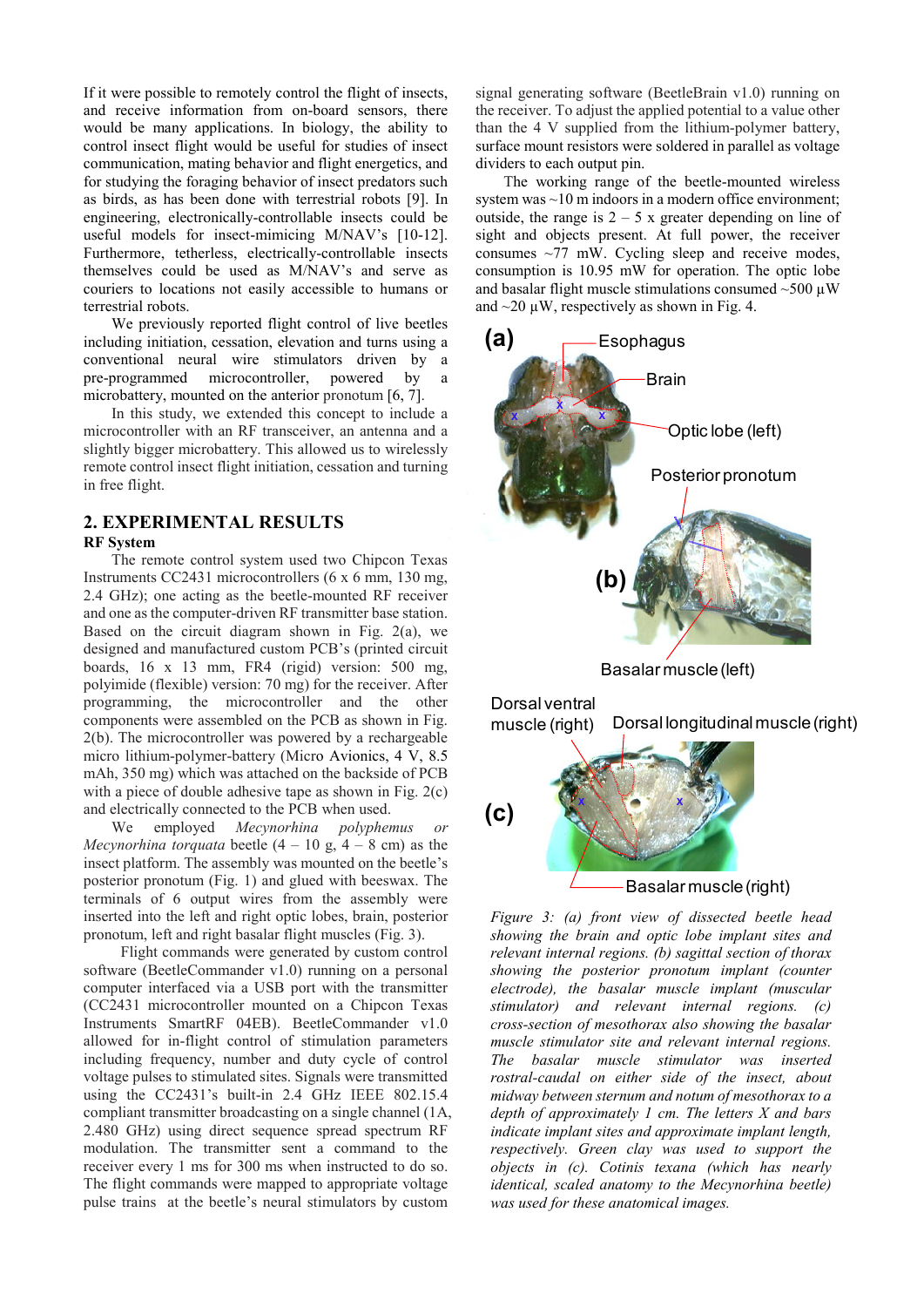

*Figure 4: (a) alternating positive and negative potential pulse trains (100 Hz) applied between the left and right optic lobes for initiation of flight. (b) typical current wave monitored when applying (a), (c) positive potential pulse trains (100 Hz) applied between either left or right basalar flight muscle and the posterior pronotum (counter electrode) for eliciting turns, (d) typical current wave monitored when applying (c).* 

#### **Flight Control**

Flight initiation was triggered by applying a 4 V, 100 Hz, 20 % duty cycle, alternating positive and negative potential pulses (Figs. 4(a), 4(b)) to the two neural stimulators implanted into the optic lobes (Figs. 1 and 3(a)) via the mounted receiver as shown in Fig. 5 and Movie 1 in [13]. The response time was  $\leq 1$  sec (N = 9); a typical, untethered beetle responded to the flight initiation command in 270 ms, as determined by frame by frame analysis in 30 fps video as shown in Figs.  $5(c) - (e)$ . Flight cessation was triggered by a single 4 V, 1 sec pulse applied between the optic lobes.

Turn could be elicited in free flight by applying 2 V, 100 Hz positive potential pulses (Figs.  $4(c)$ , (d)) to either left or right basalar flight muscle (working electrode) with respect to posterior pronotum (counter electrode). The beetle turned in a direction opposite to stimulated side: left turn was, for example, elicited by stimulating the right basalar flight muscle. Representative turn control is shown in Fig. 6 and Move 2 in [13].



*Figure 5: Photographs of flight initiation induced by the optic lobe simulator (100 Hz, 4 V amplitude, alternating positive and negative potential pulse trains between left and right optic lobes). The stimulator was wirelessly operated by user via the CC2431's built-in 2.4 GHz IEEE 802.15.4 compliant transmitter broadcasting on a single channel (1A, 2.480 GHz) using direct sequence spread spectrum RF modulation. (a) user signaled for initiation of flight, (b)beetle initiated flight. (c)-(e) close-up views of un-tethered initiation of flight. (c) standing position, (d) the LED indicator showed the stimulator turned on, (e) wings unfolded and flight started 0.27 sec after control signal was sent (b). See Movie 1 in [13].*